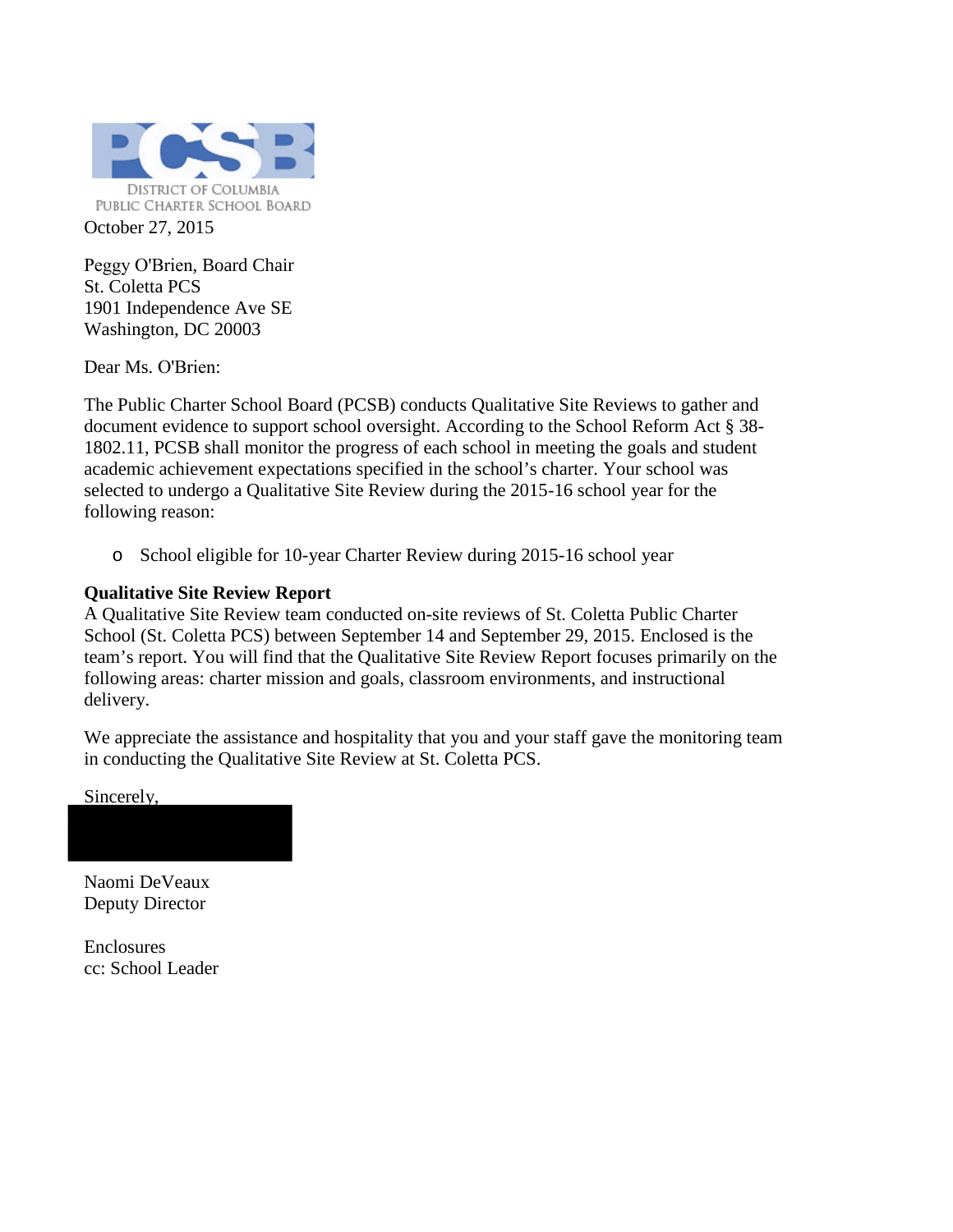### **Qualitative Site Review Report**

**Date:** October 27, 2015 **Campus Name:** St. Coletta Public Charter School **Ward:** 7 **Grade levels:** St. Coletta serves non-graded students ages three to 22 **Enrollment:** 249 **Reason for visit:** 10-year review **Two-week window:** September 14 – September 29, 2015 **Team**: Two PCSB staff members including the SPED specialist and two SPED specialist consultants **Number of observations:** 24

#### **Summary**

The mission of St. Coletta Public Charter School is to serve children and adults with intellectual disabilities, and to support their families. "At St. Coletta, we believe in the immeasurable value of the individual human spirit and the right of each individual to live as full and independent a life as possible. We respect the dignity of all persons entrusted to our care and our goal is to serve them in an atmosphere that encourages their talents, celebrates their successes and builds their self-esteem."

St. Coletta is a unique school in which all of the students are receiving level 4 special education services. There is evidence of a rich, genuine, progressive academic setting that supports the growth and success of each student. The instruction covers functional life and academic skills. Classroom supports ranged from special education classroom teachers to instructional aides/paraprofessionals, dedicated aides, and therapists.

The QSR team scored 97% of the observations as distinguished or proficient in the Classroom Environment domain. Collaboration among the school staff translated into smooth procedures in each of the class settings. With the low student to teacher ratio, students appeared to benefit greatly in terms of the level of individualization, differentiation, attention, and support. The QSR team scored 93% of the observations as distinguished or proficient in the Instruction domain. Individualization was evident in each of the observations. There was consistency in the content and themes presented during class instruction and activities. Teachers and adult supports were able to individualize instruction and strategies to ensure they were specific to the individual needs of each student. Both small group and whole group instruction were used regularly, and there were numerous opportunities for one-on-one instruction.

Prior to the two-week window, St. Coletta PCS provided answers to specific questions posed by PCSB regarding the provision of instruction to students with disabilities. The reviewers who conducted special education-specific observations noted the following based on the answers provided by the school. Supplemental supports that were seen regularly in each of the observations included: visual schedules, the use of communication devices for students who are nonverbal or limited in verbal communication skills, and the use of positive behavior supports such as incentive charts. Instructional supports such as repetition, visual cues, regular prompting and redirection, and visual organizers were also seen in each observation. Adults appeared very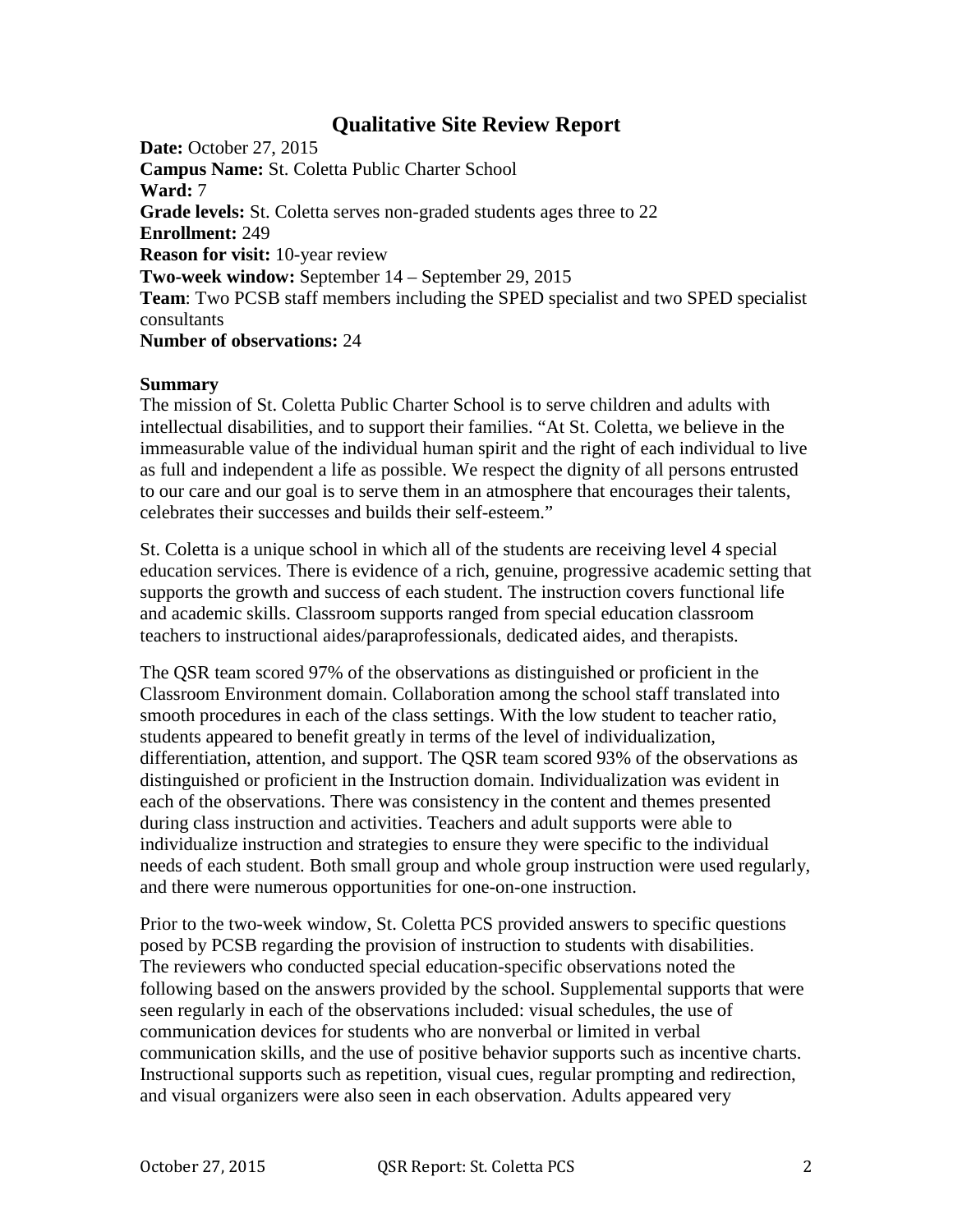knowledgeable and attuned to the unique needs of each of their students, and many of the students appeared comfortable with their relationships and interactions with both peers and adults.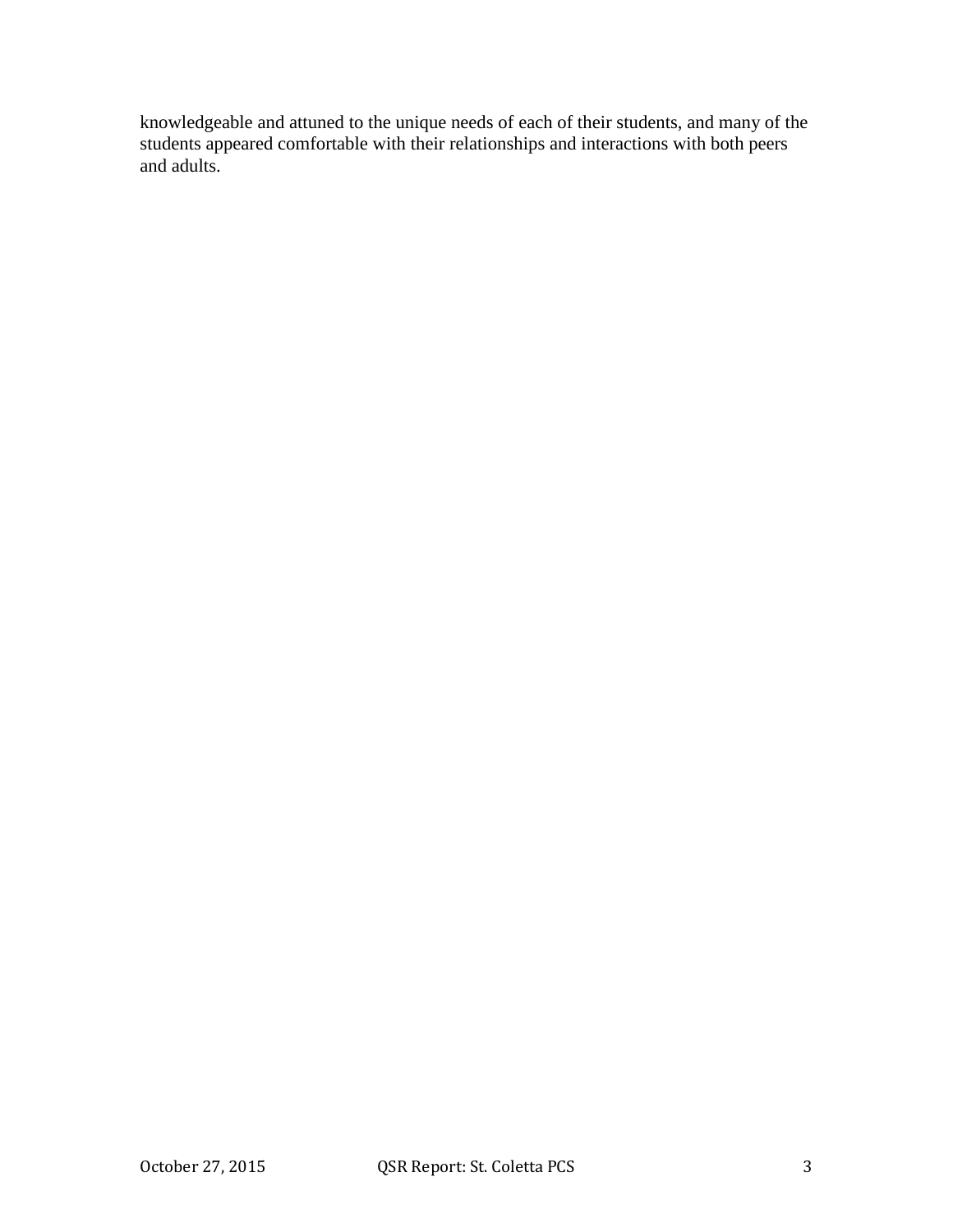### **CHARTER MISSION, GOALS, AND ACADEMIC ACHIEVEMENT EXPECTATIONS**

This table summarizes St. Coletta's mission, goals, and academic achievement expectations as detailed in its charter and subsequent Accountability Plans, and the evidence that the Qualitative Site Review (QSR) team observed of the school meeting those goals during the Qualitative Site Visit.

| <b>Mission and Goals</b>                                                                                                                                                                                                                                                                                                                                                                                                                                                                                                                                                                                     | <b>Evidence</b>                                                                                                                                                                                                                                                                                                                                                                                                                                                                                                                                   |
|--------------------------------------------------------------------------------------------------------------------------------------------------------------------------------------------------------------------------------------------------------------------------------------------------------------------------------------------------------------------------------------------------------------------------------------------------------------------------------------------------------------------------------------------------------------------------------------------------------------|---------------------------------------------------------------------------------------------------------------------------------------------------------------------------------------------------------------------------------------------------------------------------------------------------------------------------------------------------------------------------------------------------------------------------------------------------------------------------------------------------------------------------------------------------|
| Mission: The mission of St. Coletta<br>Special Education Charter School, Inc.<br>("St. Coletta") is to serve children and<br>adults with intellectual disabilities, and to<br>support their families. At St. Coletta, we<br>believe in the immeasurable value of the<br>individual human spirit and the right of<br>each individual to live as full and<br>independent a life as possible. We respect<br>the dignity of all persons entrusted to our<br>care and our goal is to serve them in an<br>atmosphere that encourages their talents,<br>celebrates their successes and builds their<br>self-esteem. | St. Coletta is working to meet its mission.<br>Staff members demonstrated their respect<br>for the dignity and talents of the students<br>with whom they were working. In one<br>observation two aides helped a nonverbal<br>student transition from a standing desk<br>device with straps to a wheel chair. The<br>staff members carefully held the student's<br>legs, arms, and body as they moved him<br>into the wheelchair and soothed him when<br>he gestured and moaned his discomfort,<br>saying to him, "It's ok, buddy. We got<br>you." |
|                                                                                                                                                                                                                                                                                                                                                                                                                                                                                                                                                                                                              | During one observation the teachers<br>reviewed the week's content through an<br>interactive Jeopardy game with the<br>following content areas: cooking, CBI<br>(Community-Based Interventions),<br>"Where do I live?", and DC<br>transportation. Students discussed a recent<br>trip they had made on the metro system,<br>which teachers referenced. In another<br>observation students participated in a<br>cooking lesson where small groups were<br>preparing turkey burgers, rice, and<br>strawberry desserts.                              |
|                                                                                                                                                                                                                                                                                                                                                                                                                                                                                                                                                                                                              | Teachers and support staff worked with<br>students to understand how to follow a<br>recipe. They used interactive assistive<br>technology devices to help students who<br>are immobile, and essentially enabled<br>every student access to the classroom<br>lesson through either a task, a discussion,<br>or by physically participating in the<br>lesson. Students were smiling, giving<br>high-fives, giving positive praise to their                                                                                                          |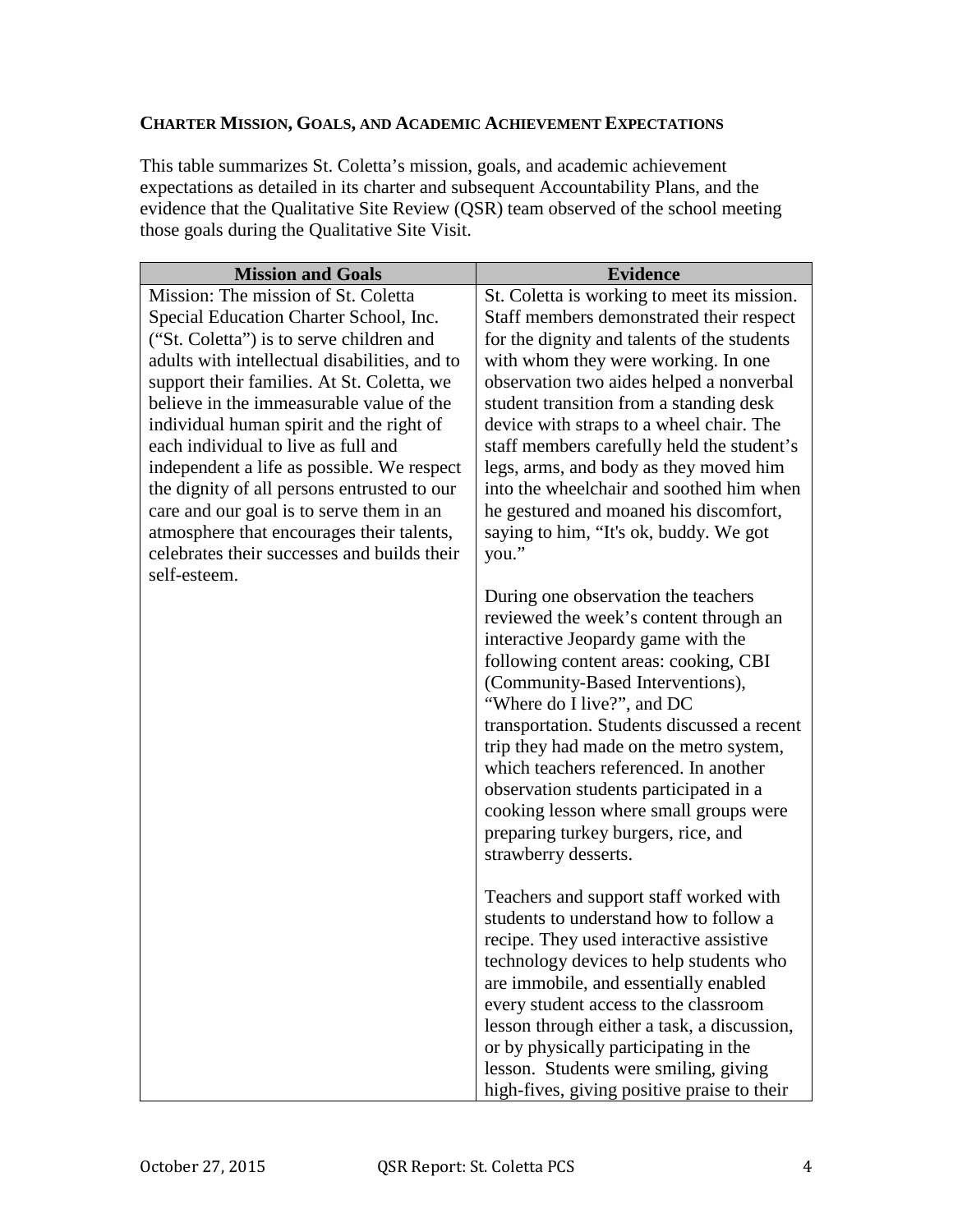| <b>Mission and Goals</b>                    | <b>Evidence</b>                                                                |
|---------------------------------------------|--------------------------------------------------------------------------------|
|                                             | classmates, and overall were encouraged                                        |
|                                             | by the adult staff members to persevere                                        |
|                                             | when they appeared frustrated with a                                           |
|                                             | particular task or assignment.                                                 |
| Goals:                                      |                                                                                |
| 75% of student objectives upon              | PCSB will analyze quantitative data to                                         |
| completion of the fourth quarter of student | assess these goals in the 10-year charter                                      |
| IEPs will be achieved at the Expanding,     | review report. Teachers used specific                                          |
| Progressing or Mastered level.              | tools with each student to enhance their                                       |
|                                             | mobility, ability to communicate, and                                          |
|                                             | understanding of concepts in the                                               |
|                                             | classroom. These tools included Tech                                           |
|                                             | Talk (assistive technology that students                                       |
| 68% of student objectives will be           | use to communicate with others), iPads,<br>wheelchairs, and walking devices,   |
| achieved at Expanding, Progressing, or      | depending on the needs of the student.                                         |
| Mastery Level.                              | Students had freedom to move around the                                        |
|                                             | garden while others took turns pulling                                         |
|                                             | vegetables out of the soil. Teachers were                                      |
|                                             | attentive to students' need to move and                                        |
|                                             | explore. Teachers redirected students'                                         |
|                                             | attention in small group work and                                              |
|                                             | individual work when needed. Incentives                                        |
|                                             | such as toys or iPad time were used to                                         |
|                                             | reward students after they finished certain                                    |
|                                             | work periods.                                                                  |
| Students will attend school 88% of the      | PCSB will analyze quantitative data to                                         |
| school days.                                | assess this goal for the 10-year charter                                       |
|                                             | review report. The QSR observed                                                |
| 90% of students who are eligible will       | classrooms that appeared to be full.<br>PCSB will analyze quantitative data to |
| graduate with a High School Certificate     | assess this goal for the 10-year charter                                       |
| (IEP Certificate of Completion).            | review report. The high school curriculum                                      |
|                                             | included home life, cooking, and                                               |
|                                             | academic subjects. Teachers worked with                                        |
|                                             | students to complete tasks and encouraged                                      |
|                                             | students to try new things.                                                    |
| Governance:                                 | A PCSB staff member attended the St.                                           |
|                                             | Coletta PCS Board of Trustees meeting on                                       |
|                                             | September 15, 2015. A quorum was                                               |
|                                             | present. The school's principal shared an                                      |
|                                             | overview of PCSB's 10-year charter                                             |
|                                             | review process. The CFO gave an update                                         |
|                                             | on the school's fourth quarter financial                                       |
|                                             | reports, shared updates PCSB is making                                         |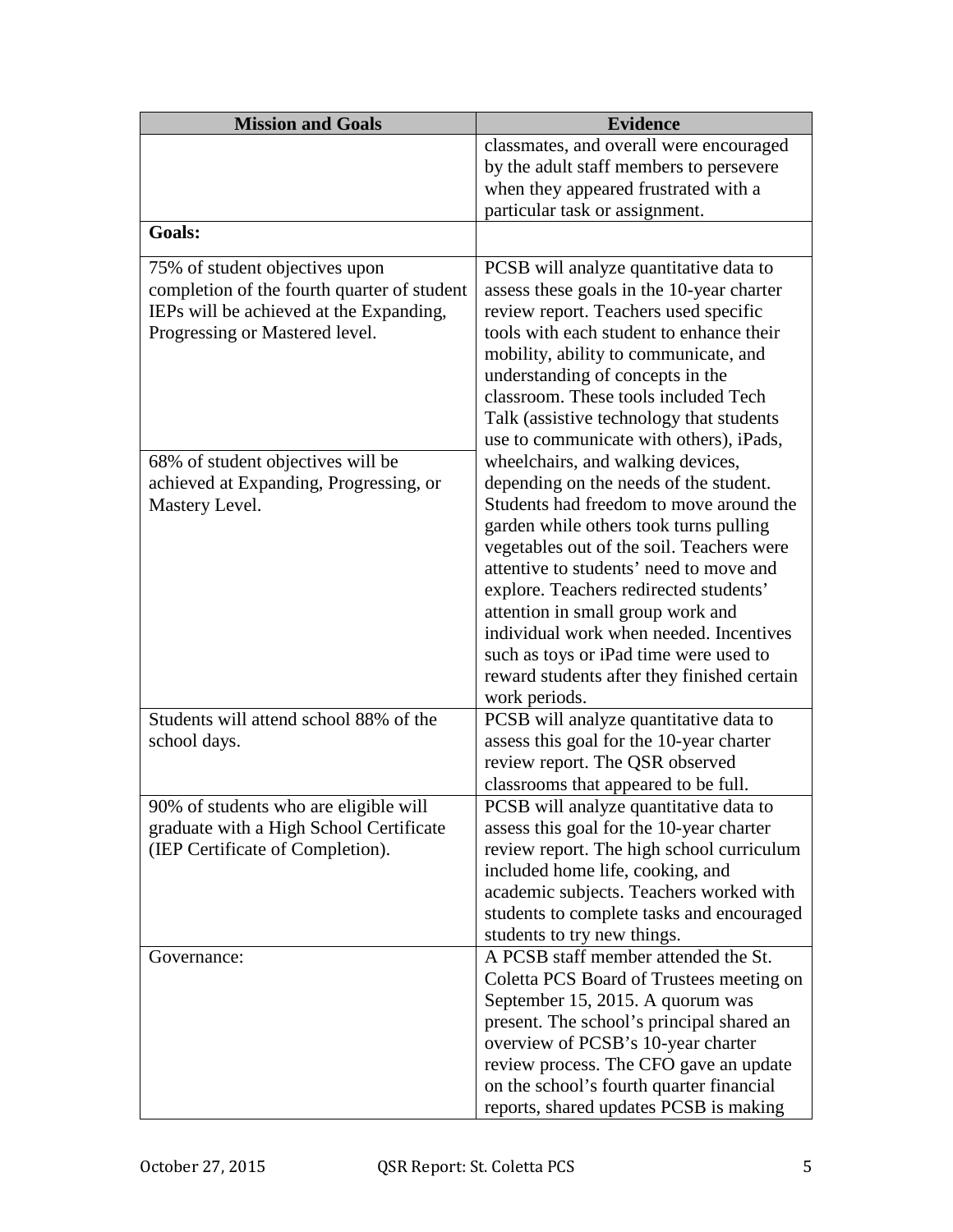| <b>Mission and Goals</b> | Evidence                                     |
|--------------------------|----------------------------------------------|
|                          | to its financial reporting, and reviewed the |
|                          | current year budget projections. The board   |
|                          | discussed the school's budget and teacher    |
|                          | retention strategies. The principal gave an  |
|                          | update on enrollment for the 2015-16         |
|                          | school year, school discipline actions       |
|                          | from the previous school year, the annual    |
|                          | report submission, and the National          |
|                          | Center and State Collaborative assessment    |
|                          | for students with disabilities.              |
|                          |                                              |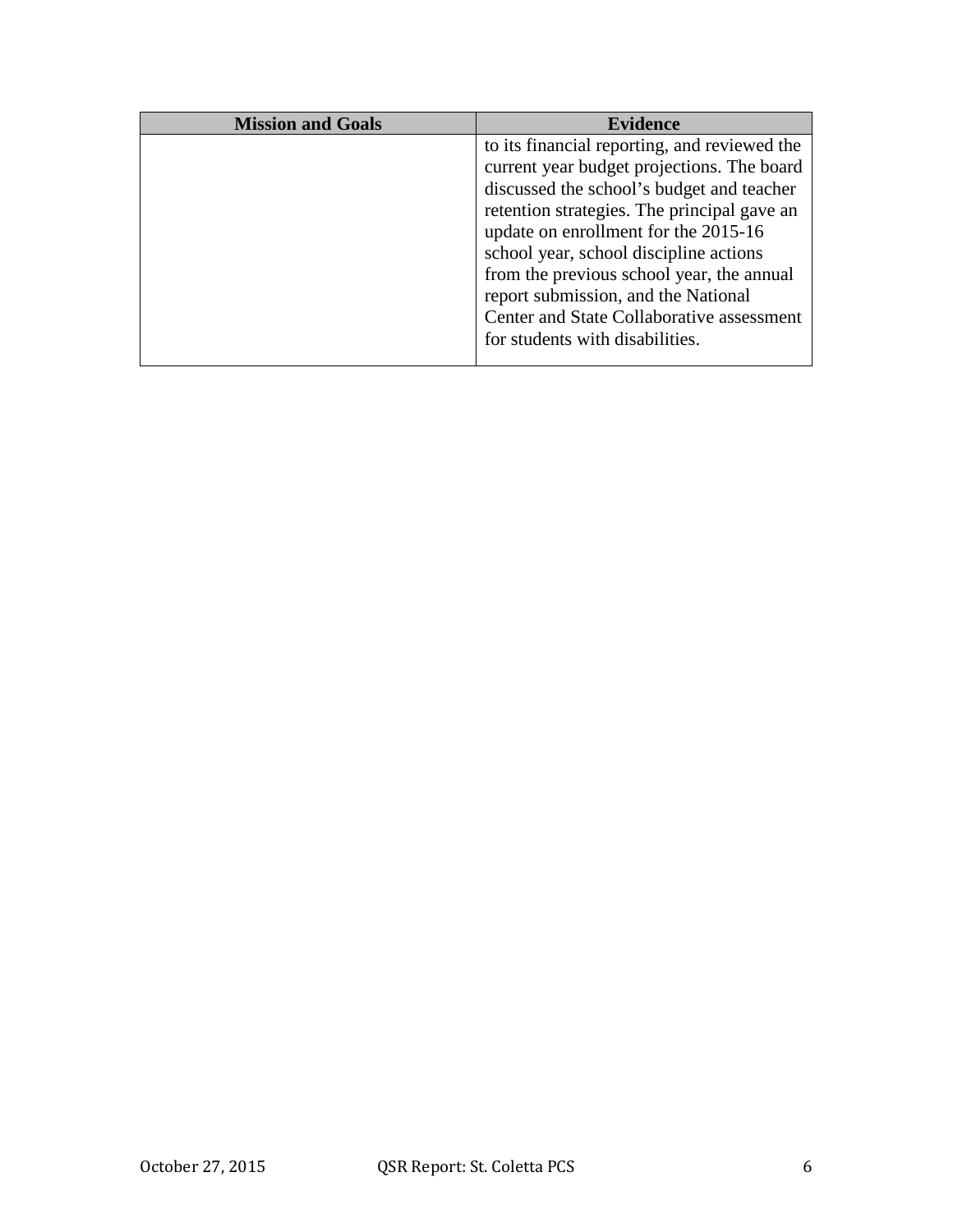### **THE CLASSROOM ENVIRONMENT1**

This table summarizes the school's performance on the Classroom Environments domain of the rubric during the unannounced visits. The label definitions for classroom observations of "distinguished," "proficient," "basic," and "unsatisfactory" are those from the Danielson framework. The QSR team scored 97% of classrooms as "distinguished" or "proficient" for the Classroom Environment domain.

| <b>The Classroom</b>                                                                |                                                                                                                                                                                                                                                                                                                                                                            |                           |     |
|-------------------------------------------------------------------------------------|----------------------------------------------------------------------------------------------------------------------------------------------------------------------------------------------------------------------------------------------------------------------------------------------------------------------------------------------------------------------------|---------------------------|-----|
| <b>Environment</b>                                                                  | <b>Evidence Observed</b>                                                                                                                                                                                                                                                                                                                                                   | <b>School Wide Rating</b> |     |
| <b>Creating an</b><br><b>Environment of</b><br><b>Respect and</b><br><b>Rapport</b> | The QSR team scored 100% of the<br>observations as distinguished or proficient with<br>over half of the observations earning a<br>distinguished rating. Teachers asked students<br>about their lives outside of the classroom with<br>questions such as, "What movie are you going<br>to watch this weekend?" In another<br>observation one teacher motivated a student to | Distinguished             | 54% |
|                                                                                     | continue working by saying, "You're happy<br>today. I'm so glad you're happy!"<br>In a distinguished observation a teacher called<br>on a student to participate while another<br>teacher clapped for him. After he finished his<br>part, the entire class clapped for him in<br>recognition of his contribution.                                                          | Proficient                | 46% |
|                                                                                     | The QSR team rated none of the observations<br>as basic in this component.                                                                                                                                                                                                                                                                                                 | <b>Basic</b>              | 0%  |
|                                                                                     | The QSR team rated none of the observations<br>as unsatisfactory in this component.                                                                                                                                                                                                                                                                                        | Unsatisfactory            | 0%  |
| <b>Establishing a</b><br><b>Culture for</b><br><b>Learning</b>                      | The QSR team scored 96% of the observations<br>as distinguished or proficient in this<br>component. Teachers' classrooms had student<br>work, transition zones, student schedules, and<br>word walls posted. A student who entered class<br>immediately began working on her journal,                                                                                      | Distinguished             | 25% |
|                                                                                     | with the assistance of her aide. Teachers<br>encouraged students to keep trying especially<br>if they were attempting a challenging task.<br>Teachers exuded positivity and excitement<br>when presenting material and working with<br>students on activities.                                                                                                             | Proficient                | 71% |
|                                                                                     | The QSR team rated less than 10% of the<br>observations as basic in this component.                                                                                                                                                                                                                                                                                        | <b>Basic</b>              | 4%  |

<sup>&</sup>lt;sup>1</sup> Teachers may be observed more than once by different review team members.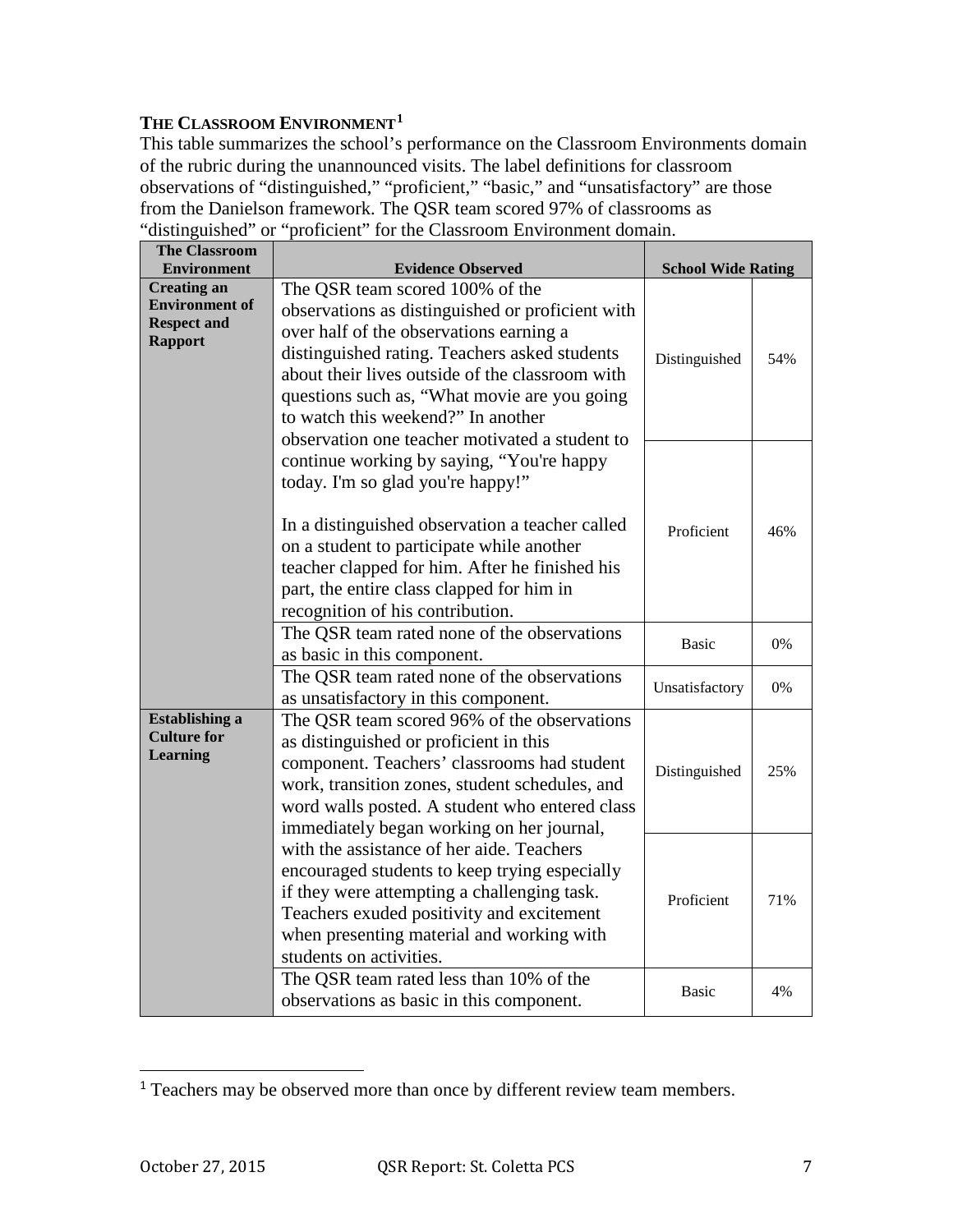| <b>The Classroom</b><br><b>Environment</b>               | <b>Evidence Observed</b>                                                                                                                                                                                                                                                                                                                                                                                                                         | <b>School Wide Rating</b> |     |
|----------------------------------------------------------|--------------------------------------------------------------------------------------------------------------------------------------------------------------------------------------------------------------------------------------------------------------------------------------------------------------------------------------------------------------------------------------------------------------------------------------------------|---------------------------|-----|
|                                                          | The QSR team rated none of the observations<br>as unsatisfactory in this component.                                                                                                                                                                                                                                                                                                                                                              | Unsatisfactory            | 0%  |
| <b>Managing</b><br><b>Classroom</b><br><b>Procedures</b> | The QSR team scored 96% of the observations<br>as distinguished or proficient in this<br>component. Teachers and students orchestrated<br>smooth transitions with ample instructions and<br>time to end and start new activities. In a<br>distinguished observation a student assisted<br>another student with a visual impairment in<br>finding his seat by tapping the chair and<br>providing verbal directions.                               | Distinguished             | 17% |
|                                                          | Aides helped students clean up their<br>workstations after they completed their<br>activities. The students used their student<br>schedules to move to the next activity.<br>Students who were not working with an adult<br>worked independently with minimal prompting<br>or direction. Students also appeared to be<br>responsible for determining what they needed<br>to be working on and then initiated that task<br>with little direction. | Proficient                | 79% |
|                                                          | The QSR team rated less than 10% of the<br>observations as basic in this component.                                                                                                                                                                                                                                                                                                                                                              | <b>Basic</b>              | 4%  |
|                                                          | The QSR team rated none of the observations<br>as unsatisfactory in this component.                                                                                                                                                                                                                                                                                                                                                              | Unsatisfactory            | 0%  |
| <b>Managing</b><br><b>Student</b><br><b>Behavior</b>     | The QSR team scored 96% of the observations<br>as distinguished or proficient in this<br>component. Overall students' behaviors were<br>generally appropriate with students being<br>redirected immediately if they got off task.<br>Teachers provided positive praise for<br>appropriate behavior, "It's great to have a quiet<br>voice. Thanks!"                                                                                               | Distinguished             | 29% |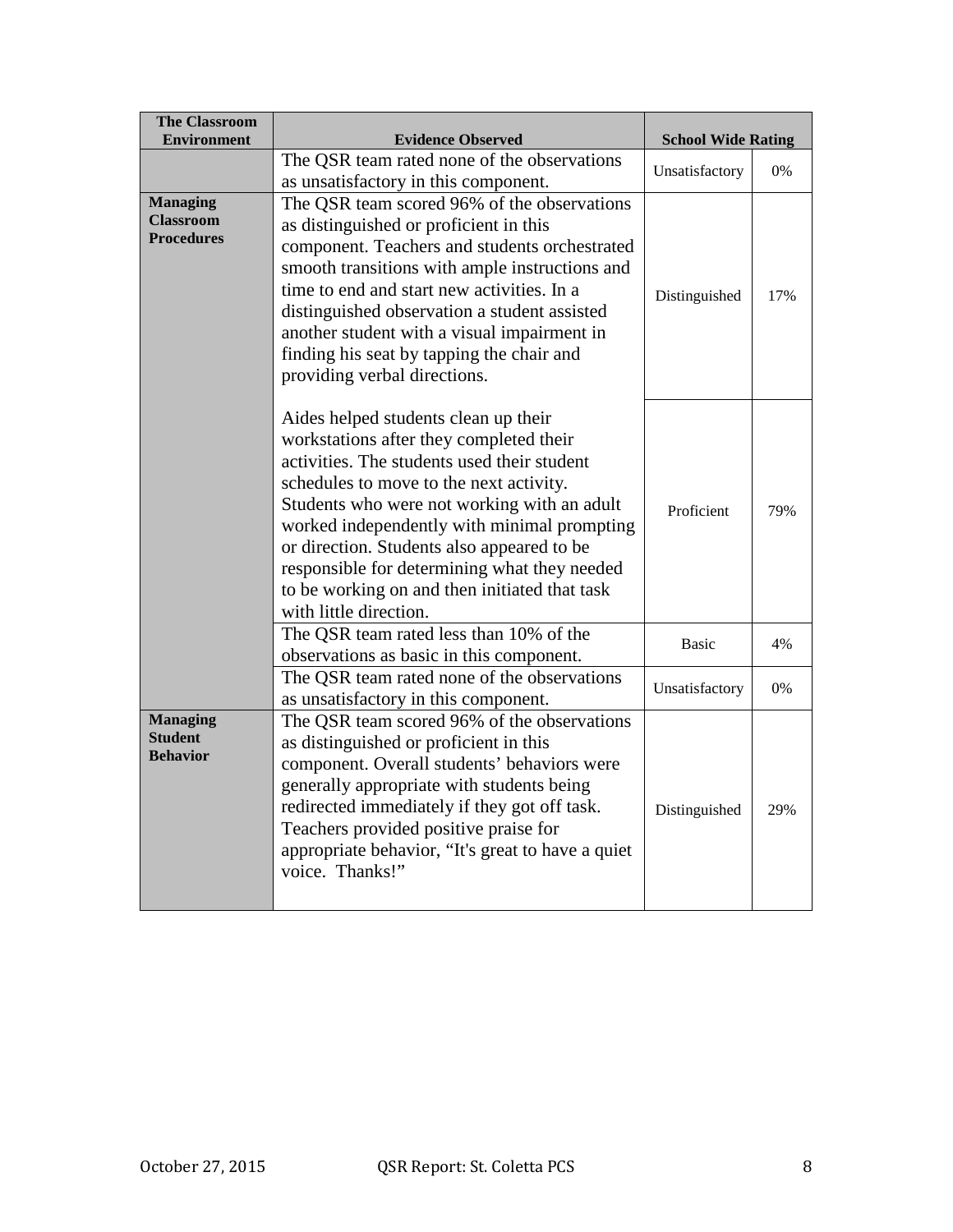| <b>The Classroom</b> |                                                                                                                                                                                                                                                   |                           |       |
|----------------------|---------------------------------------------------------------------------------------------------------------------------------------------------------------------------------------------------------------------------------------------------|---------------------------|-------|
| <b>Environment</b>   | <b>Evidence Observed</b>                                                                                                                                                                                                                          | <b>School Wide Rating</b> |       |
|                      | When a student begins to have a meltdown<br>during a one-on-one activity, the teacher asked<br>him if he needed a break. She then walked him<br>over to the corner of the room and allowed him<br>to take a break with another adult in the room. |                           |       |
|                      | Teachers used proximity to help manage.<br>student behavior. The instructional aide<br>provided sensory "squeezes" to one student in<br>response to appropriate behavior and<br>responses.                                                        | Proficient                | 67%   |
|                      | The QSR team rated less than 10% of the<br>observations as basic in this component.                                                                                                                                                               | <b>Basic</b>              | 4%    |
|                      | The QSR team rated none of the observations<br>as unsatisfactory in this component.                                                                                                                                                               | Unsatisfactory            | $0\%$ |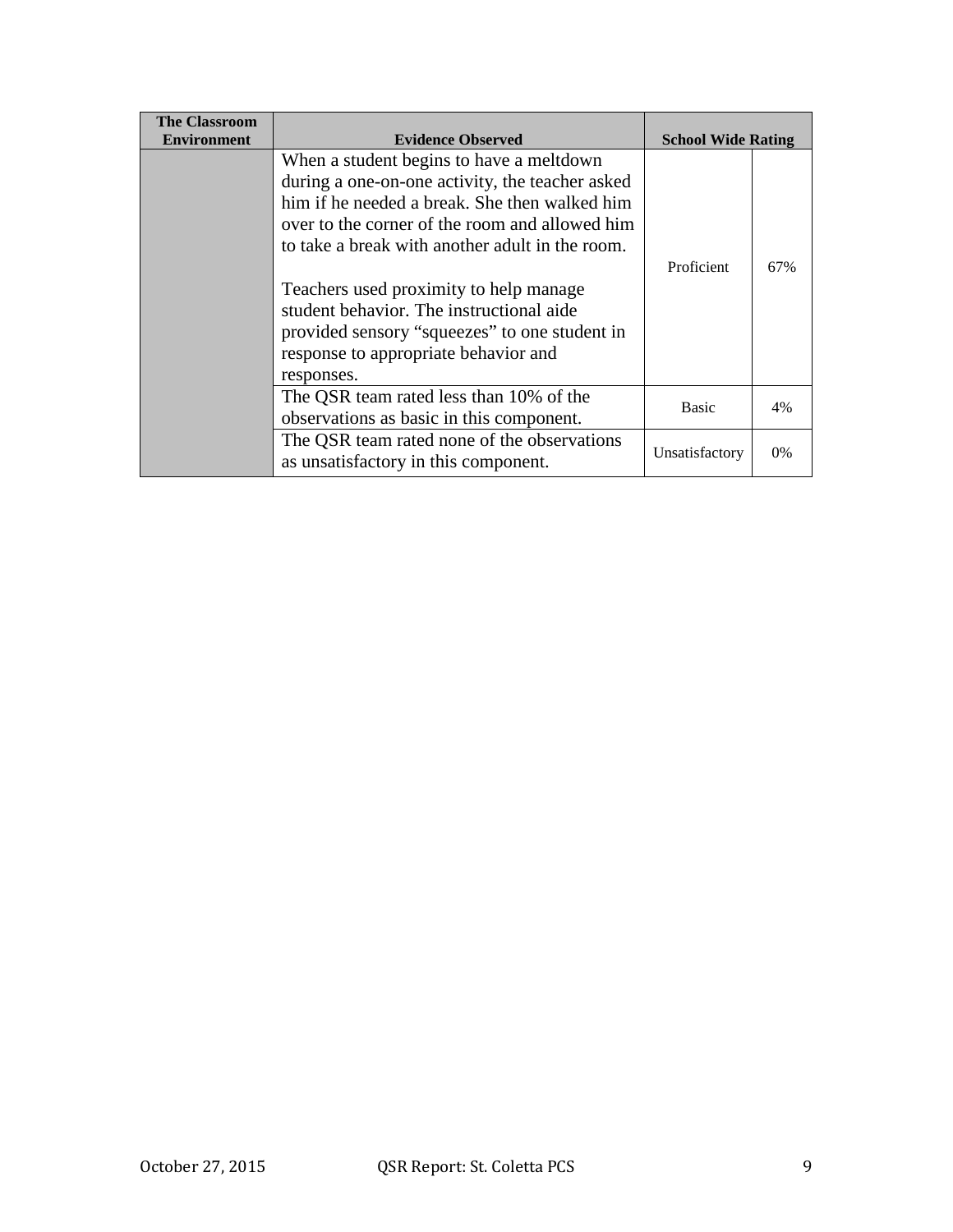#### **INSTRUCTION**

This table summarizes the school's performance on the Instruction domain of the rubric during the unannounced visits. The label definitions for classroom observations of "distinguished," "proficient," "basic," and "unsatisfactory" are those from the Danielson framework. The QSR team scored 93% of classrooms as "distinguished" or "proficient" for the Instruction domain.

| <b>Instruction</b>                                                                                                                                                                                                                                                                                                                                                                                                                                                  | <b>Evidence Observed</b>                                                                                                                                                                                                                                                                                                                                   | <b>School Wide Rating</b> |     |
|---------------------------------------------------------------------------------------------------------------------------------------------------------------------------------------------------------------------------------------------------------------------------------------------------------------------------------------------------------------------------------------------------------------------------------------------------------------------|------------------------------------------------------------------------------------------------------------------------------------------------------------------------------------------------------------------------------------------------------------------------------------------------------------------------------------------------------------|---------------------------|-----|
| <b>Communicating with</b><br><b>Students</b>                                                                                                                                                                                                                                                                                                                                                                                                                        | The QSR team scored 96% of the<br>observations as distinguished or proficient<br>in this component. Teachers worked one-<br>on-one with students in small groups to<br>complete their journal activity through<br>picture cards, that depicted the month, the<br>day of the week, and how they felt that day.<br>Teachers used visual tools to communicate | Distinguished             | 21% |
| steps and expectations for lessons. In one<br>observation a teacher used a flat screen TV<br>to display a pictorial chart of a turkey<br>burger recipe. Teachers also previewed<br>material and gave clear instructions before<br>students started work. In one observation a<br>teacher explained to students that they were<br>going to learn about personal space. She<br>used social stories to assist students in<br>understanding concepts behind this theme. |                                                                                                                                                                                                                                                                                                                                                            | Proficient                | 67% |
|                                                                                                                                                                                                                                                                                                                                                                                                                                                                     | The QSR team rated less than 10% of the<br>observations as basic in this component.                                                                                                                                                                                                                                                                        | Basic                     | 4%  |
|                                                                                                                                                                                                                                                                                                                                                                                                                                                                     | The QSR team rated none of the<br>observations as unsatisfactory in this<br>component.                                                                                                                                                                                                                                                                     | Unsatisfactory            | 0%  |
| <b>Using</b><br><b>Questioning/Prompts</b><br>and Discussion<br><b>Techniques</b>                                                                                                                                                                                                                                                                                                                                                                                   | The QSR team scored 87% of the<br>observations as distinguished or proficient<br>Distinguished<br>in this component. In these observations<br>teachers asked questions, encouraged                                                                                                                                                                         |                           | 4%  |
|                                                                                                                                                                                                                                                                                                                                                                                                                                                                     | discussion, and used prompts and<br>communication devices to aid students in<br>participating in the discussion. One teacher<br>asked a student to organize pictures of<br>events in the correct sequence based on a<br>text.                                                                                                                              | Proficient                | 83% |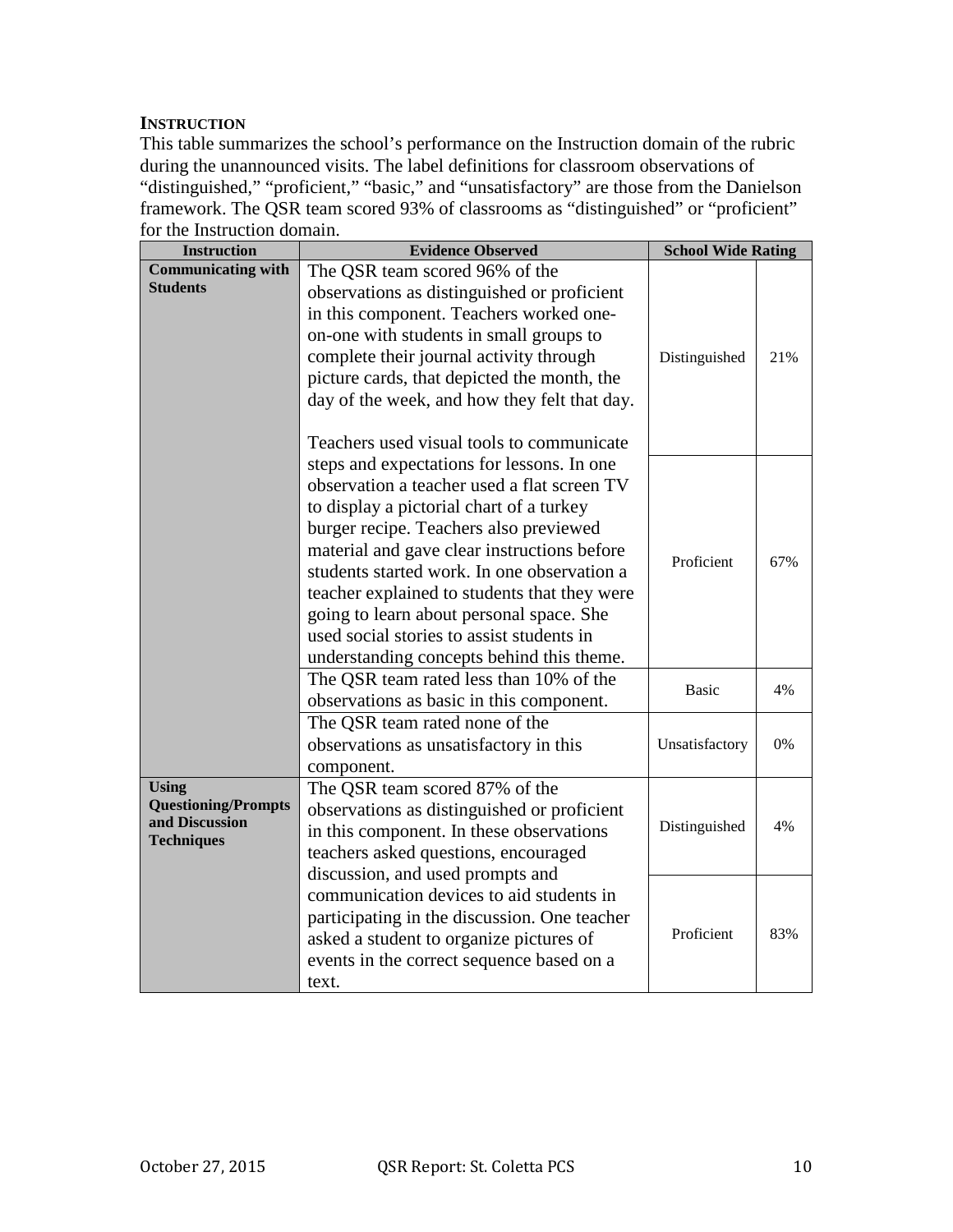| <b>Instruction</b>                             | <b>Evidence Observed</b>                                                                                                                                                                                                                                                                                                                                                                                                                                                                                                                                              | <b>School Wide Rating</b> |     |
|------------------------------------------------|-----------------------------------------------------------------------------------------------------------------------------------------------------------------------------------------------------------------------------------------------------------------------------------------------------------------------------------------------------------------------------------------------------------------------------------------------------------------------------------------------------------------------------------------------------------------------|---------------------------|-----|
|                                                | The QSR team scored 13% of the<br>observations as basic in this component. In<br>one observation a whole group discussion<br>provided few opportunities for students to<br>discuss the topic, ask questions, or respond.<br>In another observation the teacher solicited<br>student responses from specific students<br>who were assigned to answer questions<br>while others were not encouraged to<br>participate. The teacher attempted to<br>promote student thinking, but only a few<br>students were involved in responding.                                    | <b>Basic</b>              | 13% |
|                                                | The QSR team rated none of the<br>observations as unsatisfactory in this<br>component.                                                                                                                                                                                                                                                                                                                                                                                                                                                                                | Unsatisfactory            | 0%  |
| <b>Engaging Students in</b><br><b>Learning</b> | The QSR team scored 96% of the<br>observations as distinguished or proficient.<br>In some observations students determined<br>their own tasks and demonstrated their<br>completion of the task by removing the<br>picture of their assigned tasks from their<br>individualized picture schedules.<br>In all the observations teachers and support<br>staff worked with students in a whole<br>group, small group, and one-on-one settings<br>using multiple accommodations: adapted                                                                                   |                           | 13% |
|                                                | online libraries, picture communication<br>symbols, iPads, programs on computers,<br>and adapted equipment. In one observation<br>a student used a switch device to participate<br>in her cooking class. The student pressed<br>her cheek against the switch, which caused<br>the contents of a measuring cup to pour into<br>a bowl. Teachers and aides encouraged<br>students to use assistive technology<br>throughout multiple observations when<br>students had difficulty communicating (e.g.,<br>during times of frustration, confusion, or<br>clarification). | Proficient                | 83% |
|                                                | The QSR team rated less than 10% of the<br>observations as basic in this component.                                                                                                                                                                                                                                                                                                                                                                                                                                                                                   | <b>Basic</b>              | 4%  |
|                                                | The QSR team rated none of the<br>observations as unsatisfactory in this<br>component.                                                                                                                                                                                                                                                                                                                                                                                                                                                                                | Unsatisfactory            | 0%  |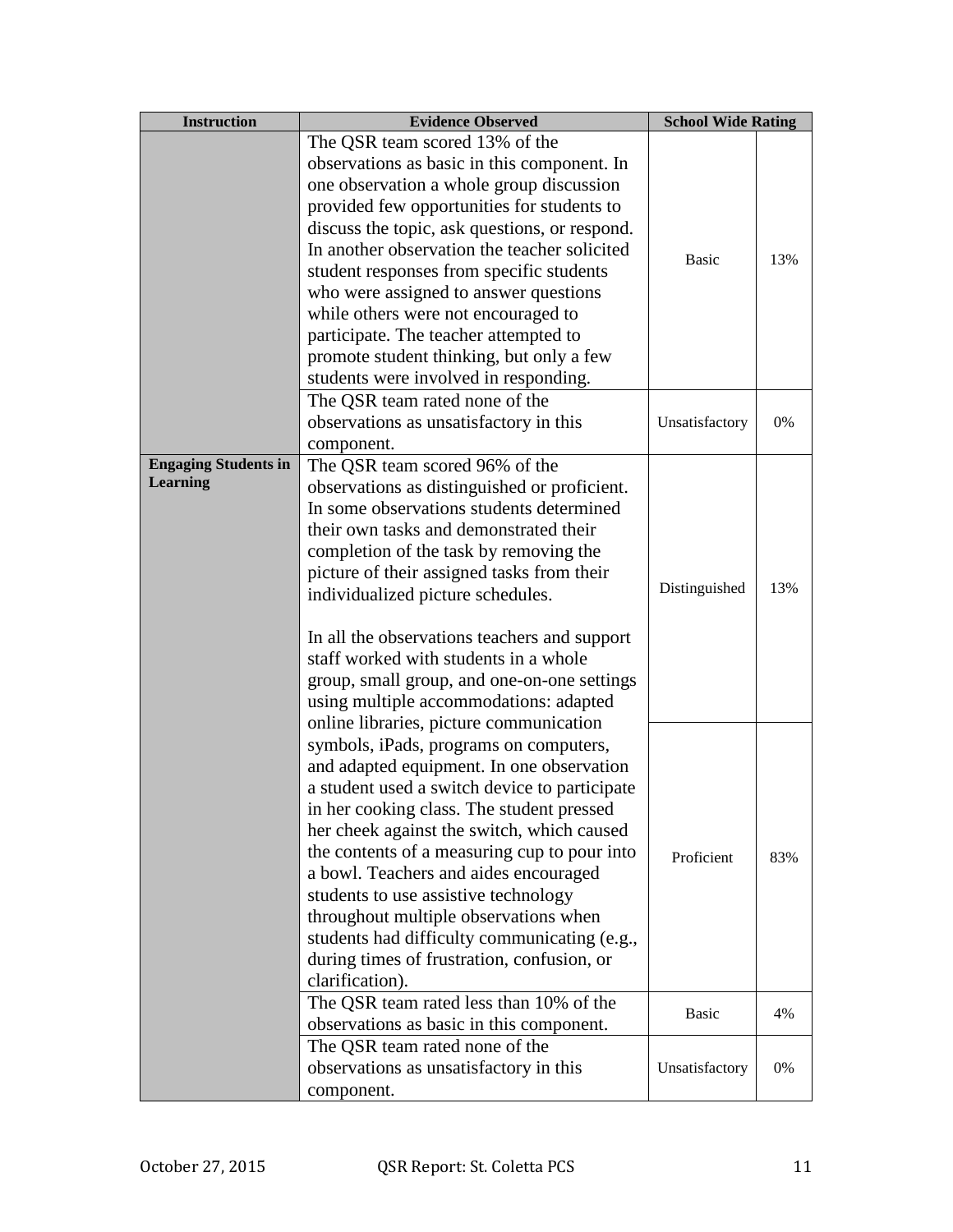| <b>Instruction</b>                               | <b>Evidence Observed</b>                                                                                                                                                                                                                                                                                                                                              | <b>School Wide Rating</b> |       |
|--------------------------------------------------|-----------------------------------------------------------------------------------------------------------------------------------------------------------------------------------------------------------------------------------------------------------------------------------------------------------------------------------------------------------------------|---------------------------|-------|
| <b>Using Assessment in</b><br><b>Instruction</b> | The QSR team score 92% of the<br>observations as distinguished or proficient.<br>Teachers worked to constantly take a pulse<br>of understanding of the class in most<br>observations. Teachers used numerous<br>methods of gauging student-understanding<br>including: finished work samples, student                                                                 | Distinguished             | 4%    |
|                                                  | participation and responses to questions<br>asked and/or student demonstration of a task<br>during instruction and throughout the day.<br>In one observation the teachers created a<br>cumulative Jeopardy game with the week's<br>lesson objectives as categories and had<br>students review them in teams and debrief<br>the main takeaways from each days' lesson. | Proficient                | 88%   |
|                                                  | The QSR team rated less than 10% of the<br>observations as basic in this component.                                                                                                                                                                                                                                                                                   | <b>Basic</b>              | 8%    |
|                                                  | The QSR team rated none of the<br>observations as unsatisfactory in this<br>component.                                                                                                                                                                                                                                                                                | Unsatisfactory            | $0\%$ |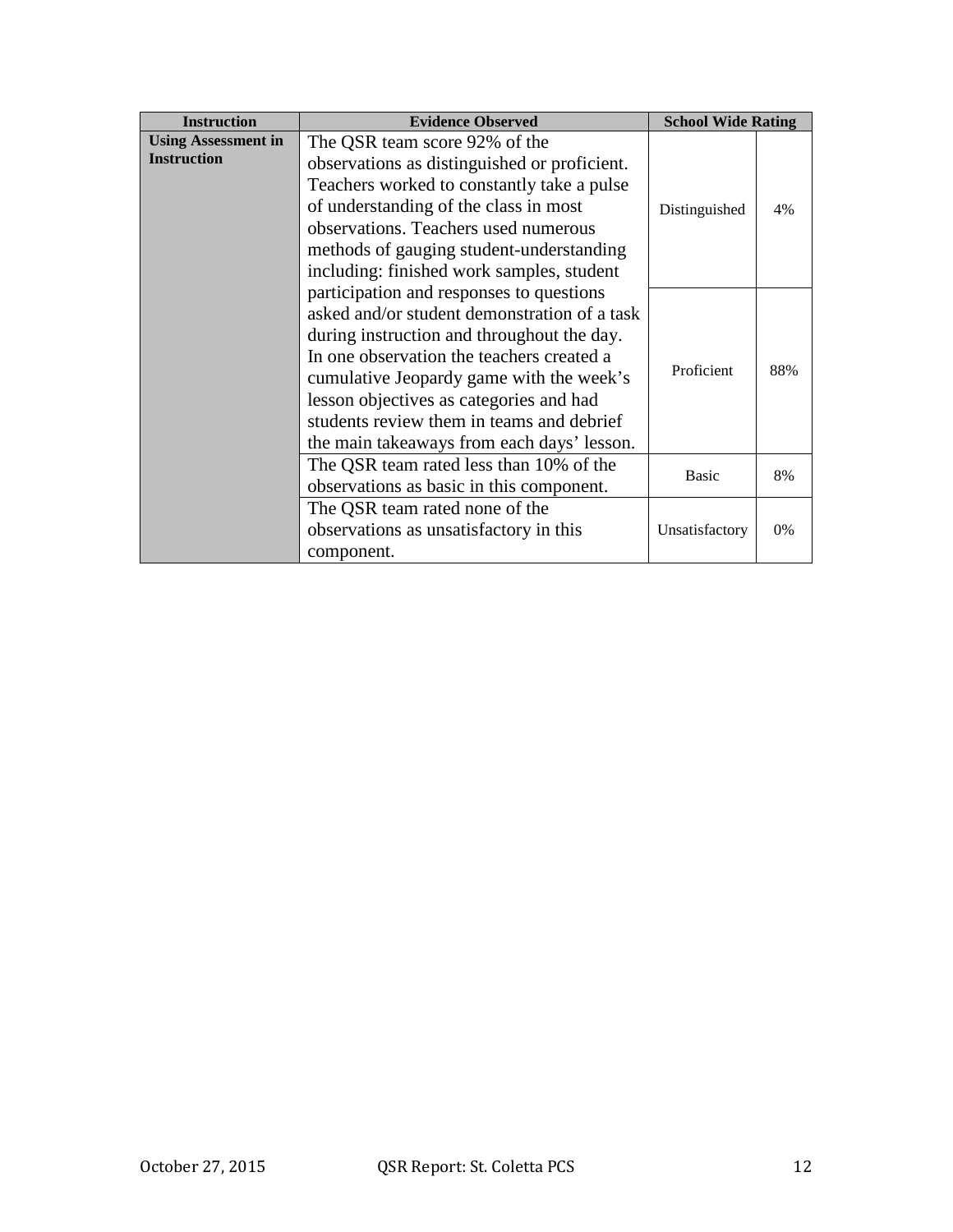| The<br><b>Classroom</b><br><b>Environment</b>                         | <b>Unsatisfactory</b>                                                                                                                                                                                                         | <b>Basic</b>                                                                                                                                                                                                                                                                                                                                          | Proficient                                                                                                                                                                                                                                           | <b>Distinguished</b>                                                                                                                                                                                                                                                                                                                       |
|-----------------------------------------------------------------------|-------------------------------------------------------------------------------------------------------------------------------------------------------------------------------------------------------------------------------|-------------------------------------------------------------------------------------------------------------------------------------------------------------------------------------------------------------------------------------------------------------------------------------------------------------------------------------------------------|------------------------------------------------------------------------------------------------------------------------------------------------------------------------------------------------------------------------------------------------------|--------------------------------------------------------------------------------------------------------------------------------------------------------------------------------------------------------------------------------------------------------------------------------------------------------------------------------------------|
| <b>Creating an</b><br><b>Environment</b><br>of Respect<br>and Rapport | Classroom<br>interactions, both<br>between the teacher<br>and students and<br>among students, are<br>negative or<br>inappropriate and<br>characterized by<br>sarcasm, putdowns, or<br>conflict.                               | Classroom<br>interactions are<br>generally<br>appropriate and free<br>from conflict but<br>may be<br>characterized by<br>occasional displays<br>of insensitivity.                                                                                                                                                                                     | Classroom<br>interactions reflect<br>general warmth and<br>caring, and are<br>respectful of the<br>cultural and<br>developmental<br>differences among<br>groups of students.                                                                         | Classroom<br>interactions are<br>highly respectful,<br>reflecting genuine<br>warmth and caring<br>toward individuals.<br>Students themselves<br>ensure maintenance<br>of high levels of<br>civility among<br>member of the class.                                                                                                          |
| <b>Establishing</b><br>a Culture for<br><b>Learning</b>               | The classroom does<br>not represent a culture<br>for learning and is<br>characterized by low<br>teacher commitment to<br>the subject, low<br>expectations for<br>student achievement,<br>and little student pride<br>in work. | The classroom<br>environment reflects<br>only a minimal<br>culture for learning,<br>with only modest or<br>inconsistent<br>expectations for<br>student<br>achievement, little<br>teacher commitment<br>to the subject, and<br>little student pride in<br>work. Both teacher<br>and students are<br>performing at the<br>minimal level to<br>"get by." | The classroom<br>environment<br>represents a genuine<br>culture for learning,<br>with commitment to<br>the subject on the<br>part of both teacher<br>and students, high<br>expectations for<br>student achievement,<br>and student pride in<br>work. | Students assumes<br>much of the<br>responsibility for<br>establishing a<br>culture for learning<br>in the classroom by<br>taking pride in their<br>work, initiating<br>improvements to<br>their products, and<br>holding the work to<br>the highest standard.<br>Teacher<br>demonstrates as<br>passionate<br>commitment to the<br>subject. |
| <b>Managing</b><br><b>Classroom</b><br><b>Procedures</b>              | Classroom routines<br>and procedures are<br>either nonexistent or<br>inefficient, resulting in<br>the loss of much<br>instruction time.                                                                                       | Classroom routines<br>and procedures have<br>been established but<br>function unevenly or<br>inconsistently, with<br>some loss of<br>instruction time.                                                                                                                                                                                                | Classroom routines<br>and procedures have<br>been established and<br>function smoothly for<br>the most part, with<br>little loss of<br>instruction time.                                                                                             | Classroom routines<br>and procedures are<br>seamless in their<br>operation, and<br>students assume<br>considerable<br>responsibility for<br>their smooth<br>functioning.                                                                                                                                                                   |

# **APPENDIX I: THE CLASSROOM ENVIRONMENT OBSERVATION RUBRIC**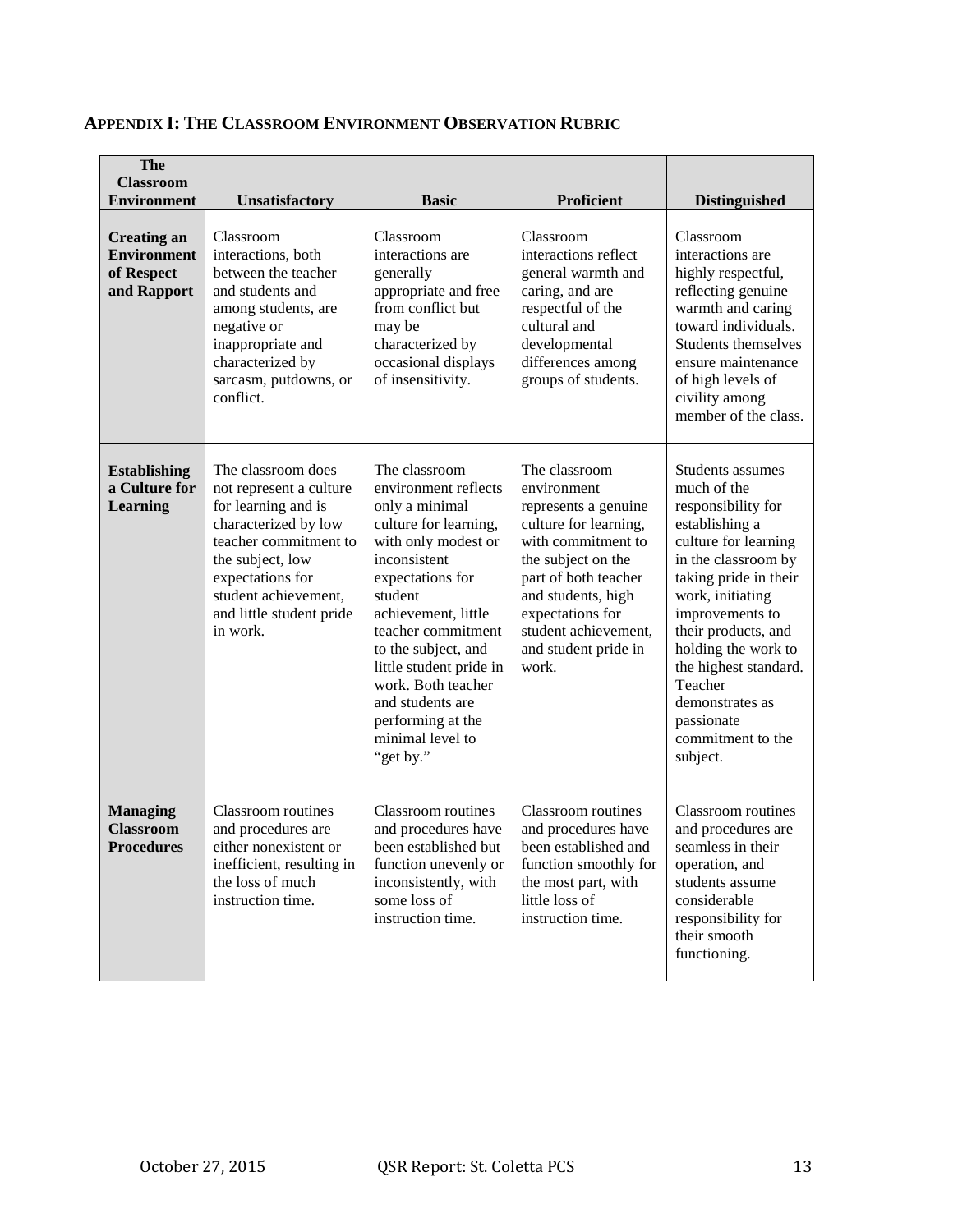| <b>The</b><br><b>Classroom</b><br><b>Environment</b> | <b>Unsatisfactory</b>                                                                                                                                            | <b>Basic</b>                                                                                                                                                                                                  | <b>Proficient</b>                                                                                                                                                                                             | <b>Distinguished</b>                                                                                                                                                                                                                                                                                                                            |
|------------------------------------------------------|------------------------------------------------------------------------------------------------------------------------------------------------------------------|---------------------------------------------------------------------------------------------------------------------------------------------------------------------------------------------------------------|---------------------------------------------------------------------------------------------------------------------------------------------------------------------------------------------------------------|-------------------------------------------------------------------------------------------------------------------------------------------------------------------------------------------------------------------------------------------------------------------------------------------------------------------------------------------------|
| <b>Managing</b><br><b>Student</b><br><b>Behavior</b> | Student behavior is<br>poor, with no clear<br>expectations, no<br>monitoring of student<br>behavior, and<br>inappropriate response<br>to student<br>misbehavior. | Teacher makes an<br>effort to establish<br>standards of conduct<br>for students, monitor<br>student behavior,<br>and respond to<br>student misbehavior,<br>but these efforts are<br>not always<br>successful. | Teacher is aware of<br>student behavior, has<br>established clear<br>standards of conduct.<br>and responds to<br>student misbehavior<br>in ways that are<br>appropriate and<br>respectful of the<br>students. | Student behavior is<br>entirely appropriate,<br>with evidence of<br>student participation<br>in setting<br>expectations and<br>monitoring<br>behavior. Teacher's<br>monitoring of<br>student behavior is<br>subtle and<br>preventive, and<br>teachers' response<br>to student<br>misbehavior is<br>sensitive to<br>individual student<br>needs. |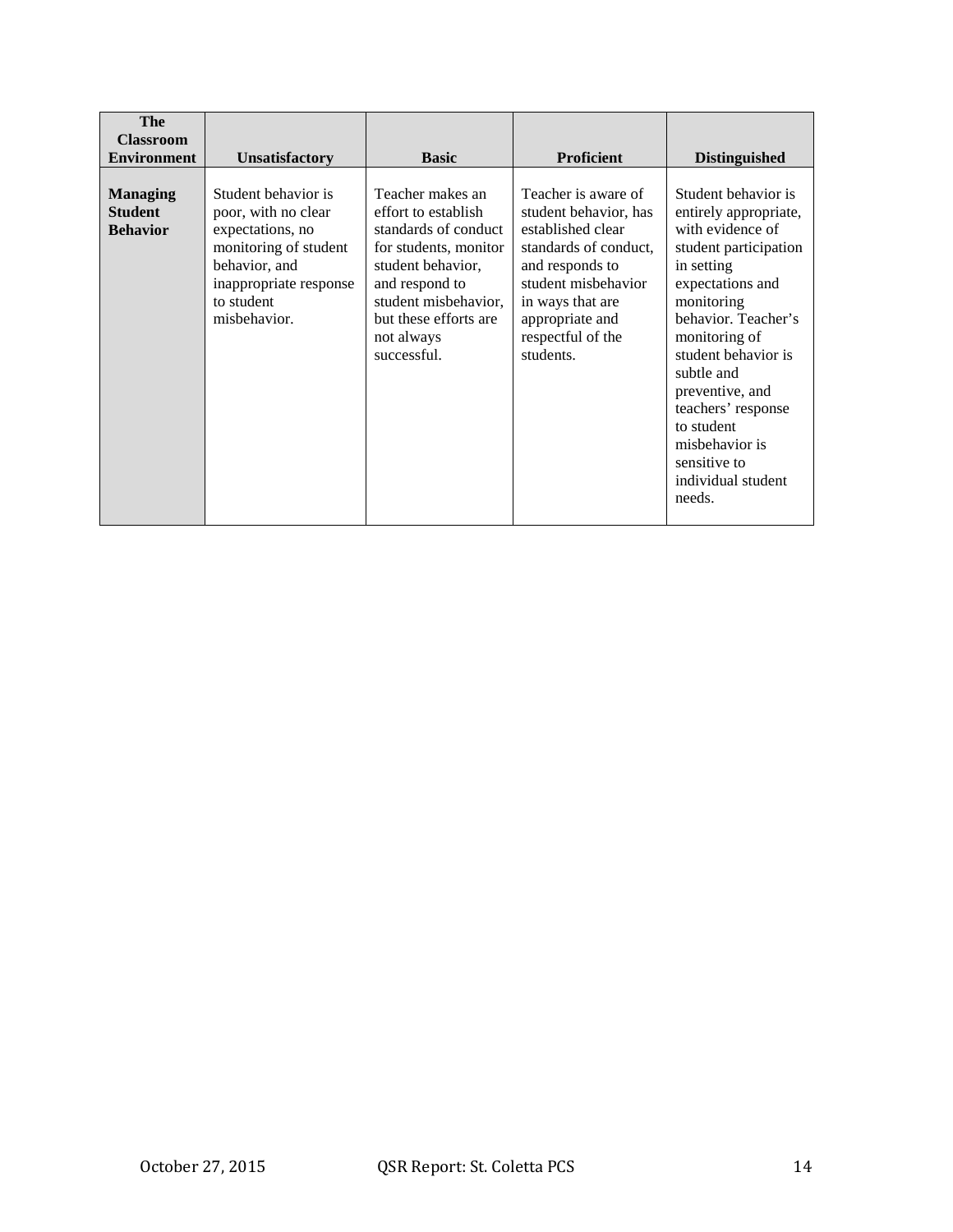| struction                                                                    | Unsatisfactory                                                                                                                                                                                                                                                                                            | <b>Basic</b>                                                                                                                                                                                                                                                                                                                                                                                                                | <b>Proficient</b>                                                                                                                                                                                                                                                                                                                                  | <b>Distinguished</b>                                                                                                                                                                                                                                                                                                                                                                                                                                                                                |
|------------------------------------------------------------------------------|-----------------------------------------------------------------------------------------------------------------------------------------------------------------------------------------------------------------------------------------------------------------------------------------------------------|-----------------------------------------------------------------------------------------------------------------------------------------------------------------------------------------------------------------------------------------------------------------------------------------------------------------------------------------------------------------------------------------------------------------------------|----------------------------------------------------------------------------------------------------------------------------------------------------------------------------------------------------------------------------------------------------------------------------------------------------------------------------------------------------|-----------------------------------------------------------------------------------------------------------------------------------------------------------------------------------------------------------------------------------------------------------------------------------------------------------------------------------------------------------------------------------------------------------------------------------------------------------------------------------------------------|
| Communicat<br>ing with<br><b>Students</b>                                    | Teacher's oral and<br>written<br>communication<br>contains errors or is<br>unclear or<br>inappropriate to<br>students. Teacher's<br>purpose in a lesson or<br>unit is unclear to<br>students. Teacher's<br>explanation of the<br>content is unclear or<br>confusing or uses<br>inappropriate<br>language. | Teacher's oral and<br>written<br>communication<br>contains no errors,<br>but may not be<br>completely<br>appropriate or may<br>require further<br>explanations to<br>avoid confusion.<br>Teacher attempts to<br>explain the<br>instructional<br>purpose, with<br>limited success.<br>Teacher's<br>explanation of the<br>content is uneven;<br>some is done<br>skillfully, but other<br>portions are difficult<br>to follow. | Teacher<br>communicates clearly<br>and accurately to<br>students both orally<br>and in writing.<br>Teacher's purpose for<br>the lesson or unit is<br>clear, including<br>where it is situation<br>within broader<br>learning. Teacher's<br>explanation of<br>content is appropriate<br>and connects with<br>students' knowledge<br>and experience. | Teacher's oral and<br>written<br>communication is<br>clear and expressive,<br>anticipating possible<br>student<br>misconceptions.<br>Makes the purpose<br>of the lesson or unit<br>clear, including<br>where it is situated<br>within broader<br>learning, linking<br>purpose to student<br>interests.<br><b>Explanation</b> of<br>content is<br>imaginative, and<br>connects with<br>students' knowledge<br>and experience.<br>Students contribute<br>to explaining<br>concepts to their<br>peers. |
| <b>Using</b><br>Questioning<br>and<br><b>Discussion</b><br><b>Techniques</b> | Teacher makes poor<br>use of questioning and<br>discussion techniques,<br>with low-level<br>questions, limited<br>student participation,<br>and little true<br>discussion.                                                                                                                                | Teacher's use of<br>questioning and<br>discussion<br>techniques is uneven<br>with some high-<br>level question;<br>attempts at true<br>discussion;<br>moderate student<br>participation.                                                                                                                                                                                                                                    | Teacher's use of<br>questioning and<br>discussion techniques<br>reflects high-level<br>questions, true<br>discussion, and full<br>participation by all<br>students.                                                                                                                                                                                | Students formulate<br>may of the high-<br>level questions and<br>assume<br>responsibility for the<br>participation of all<br>students in the<br>discussion.                                                                                                                                                                                                                                                                                                                                         |
| <b>Engaging</b><br><b>Students in</b><br><b>Learning</b>                     | Students are not at all<br>intellectually engaged<br>in significant learning,<br>as a result of<br>inappropriate activities<br>or materials, poor<br>representations of<br>content, or lack of<br>lesson structure.                                                                                       | Students are<br>intellectually<br>engaged only<br>partially, resulting<br>from activities or<br>materials or uneven<br>quality, inconsistent<br>representation of<br>content or uneven<br>structure of pacing.                                                                                                                                                                                                              | Students are<br>intellectually engaged<br>throughout the<br>lesson, with<br>appropriate activities<br>and materials,<br>instructive<br>representations of<br>content, and suitable<br>structure and pacing<br>of the lesson.                                                                                                                       | Students are highly<br>engaged throughout<br>the lesson and make<br>material<br>contribution to the<br>representation of<br>content, the<br>activities, and the<br>materials. The<br>structure and pacing<br>of the lesson allow<br>for student                                                                                                                                                                                                                                                     |

# **APPENDIX II: INSTRUCTION OBSERVATION RUBRIC**